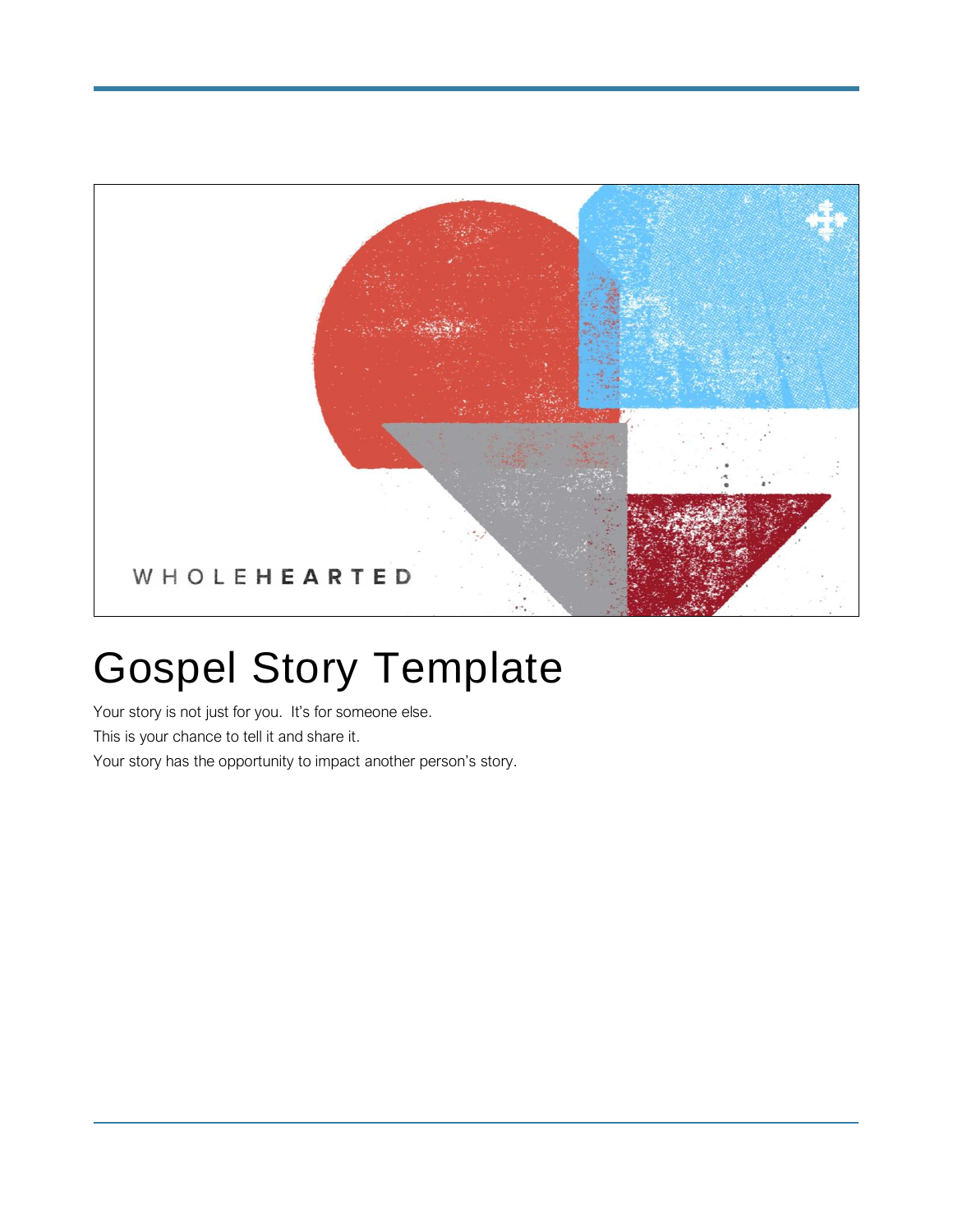

## OUR MISSION IS TO GLORIFY GOD AND MAKE DISCIPLES BY HELPING PEOPLE FIND WHOLEHEARTED LIFE IN JESUS.

#### Your Story

God has drawn each of us to himself, he has pursued you in his great grace. At some point in your life he used someone else to tell you the good news of Jesus Christ. God uses his people, his word, and his Spirit to work in the lives of people so that they may come to know who he is and place their trust in him. You have an opportunity to serve Jesus and be an instrument of redemption in the lives of others through your story. When God does a great work in us, he desires to do a great work through us. Jesus entrust his followers to go and tell others the good news. Your story of life change can help others experience the same change that you have experienced, may we plead with others to be reconciled to God (2 Cor. 5:17-21).

#### Our Goal

As a church, we want to equip believers to share their gospel story with others so that we may lead others to life in Jesus. The goal is to capture your story in 5-7 minutes that clearly shows how Jesus is the hero of your story and how you are personally experiencing wholehearted life in Jesus. We want to spread the gospel in Your World where you live, work and play and to the ends of the Earth.This will be a great opportunity for you to share Your Story with the Gospel at the center. When you share your story with others it gives them an opportunity to celebrate with you and for those who do not believe, you will have the opportunity to help them find wholehearted life in Jesus. May you come to embrace what God has done in you so that you can lead others to the hope and life that you have found in Jesus. This is the core of our mission at Fellowship.

#### Preparing Your Story

On the following page we have provided a simple guide that will help hone the work that you have already done with your story and the gospel story. After you have filled in the story guide, we want you to practice telling your story out loud. When you feel confident in communicating your story, share it with someone in your family, at work, or with a friend.

Take time to write out your answers to the following questions and then tie the four parts together so that it reads like a story when you are done. The final story should be typed out and no more than a page to a page and a half.

#### Thank You

We may never know the impact of your story. The fact that you're willing to share your story is inspiring to us and it will be to all who hear it. Thank you for stepping out with active faith to reach your future group and your world.